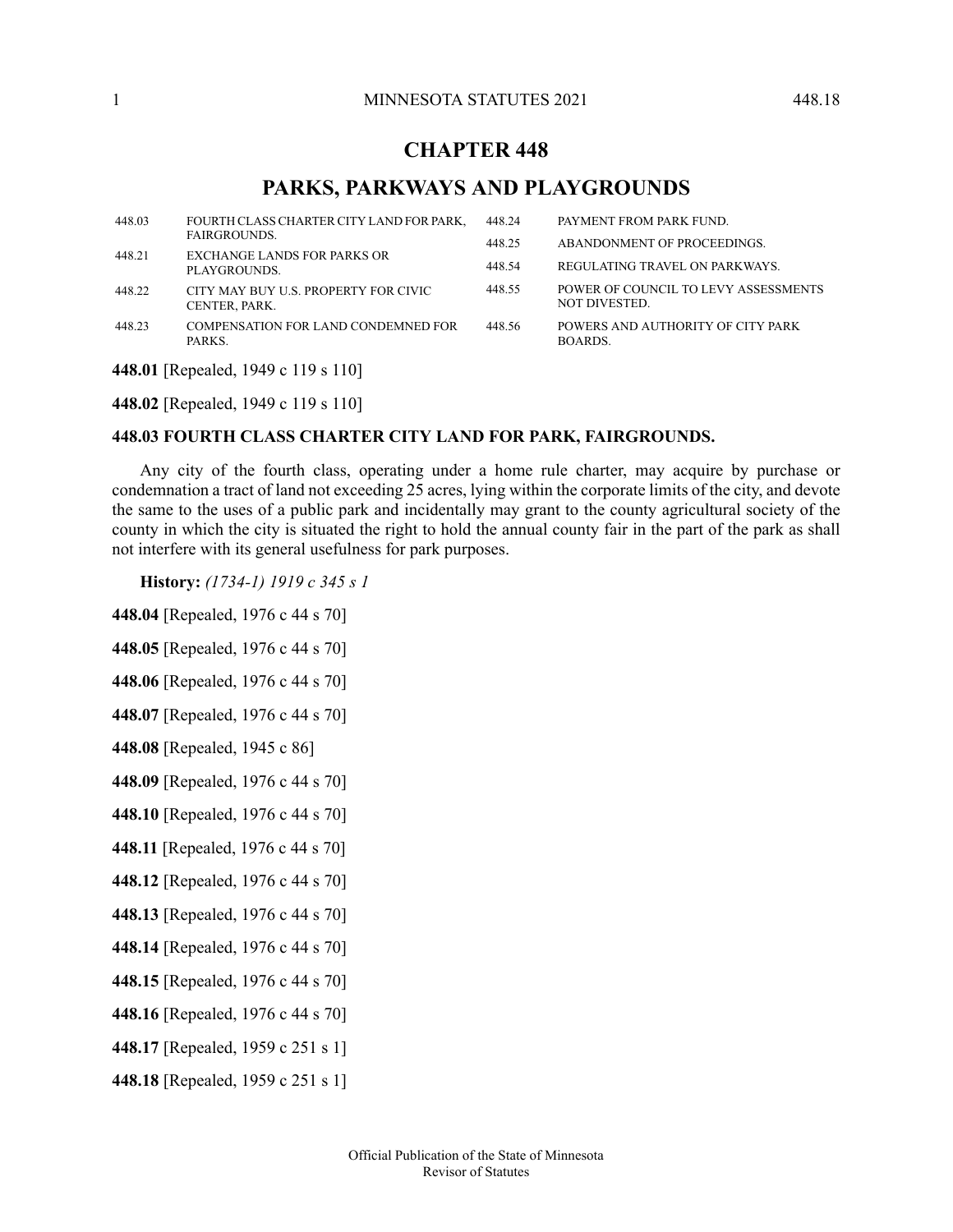#### **448.19** [Repealed, 1959 c 251 s 1]

## <span id="page-1-0"></span>**448.20** [Repealed, 1959 c 251 s 1]

### **448.21 EXCHANGE LANDS FOR PARKS OR PLAYGROUNDS.**

Any city of the first class in this state, is hereby empowered to exchange for other lands to be used for parks or playgrounds, any lands acquired by the city for parks or playgrounds; provided that at least two-thirds of all the members of its council shall approve such exchange and the board of park commissioners, or other body having jurisdiction and control of parks and playgrounds in the city, shall, by a two-thirds vote thereof, request the council so to do.

<span id="page-1-1"></span>**History:** *(1551) 1911 c 26 s 1*

### **448.22 CITY MAY BUY U.S. PROPERTY FOR CIVIC CENTER, PARK.**

Any city of the first class in the state, or any such city and the county in which it is located, acting jointly, are hereby authorized to buy from the federal government, upon such terms as may be agreed upon between the proper officials of the city or of the city and the county acting together, and the federal government, by written contract, any property owned by the federal government which is needed for a civic center or public park purposes, in the municipality.

<span id="page-1-2"></span>**History:** *(1630-2 1/2h) Ex1933 c 6 s 1*

#### **448.23 COMPENSATION FOR LAND CONDEMNED FOR PARKS.**

When any city of the first class in this state, shall cause to be condemned any land for public parks or parkway purposes, it shall thereupon cause to be paid to the owner of this property the amount of damages, over and above all benefits, which may have been awarded therefor, within one year after confirmation of the award or assessment, or the final determination of any appeals therefor, with interest at the rate of five percent per annum, but nothing in sections 448.23 to 448.25 shall take away any existing right to annul and abandon the proceedings.

<span id="page-1-3"></span>**History:** *(1539) 1905 c 103 s 1*

#### **448.24 PAYMENT FROM PARK FUND.**

<span id="page-1-4"></span>Any city of the first class is hereby authorized to pay the whole, or any part, of any award or judgment for land condemned for park or parkway purposes out of the park fund, in case the city has on hand in the park fund, or can obtain by donation, bequest, or otherwise under lawful authority, moneys available therefor.

**History:** *(1540) 1905 c 103 s 2*

#### **448.25 ABANDONMENT OF PROCEEDINGS.**

Nothing contained in sections 448.23 to 448.25 shall deprive the city of the power to abandon proceedings as now provided by law.

**History:** *(1541) 1905 c 103 s 3*

**448.26** [Repealed, 1976 c 44 s 70]

**448.27** [Repealed, 1949 c 119 s 110]

**448.28** [Repealed, 1976 c 44 s 70]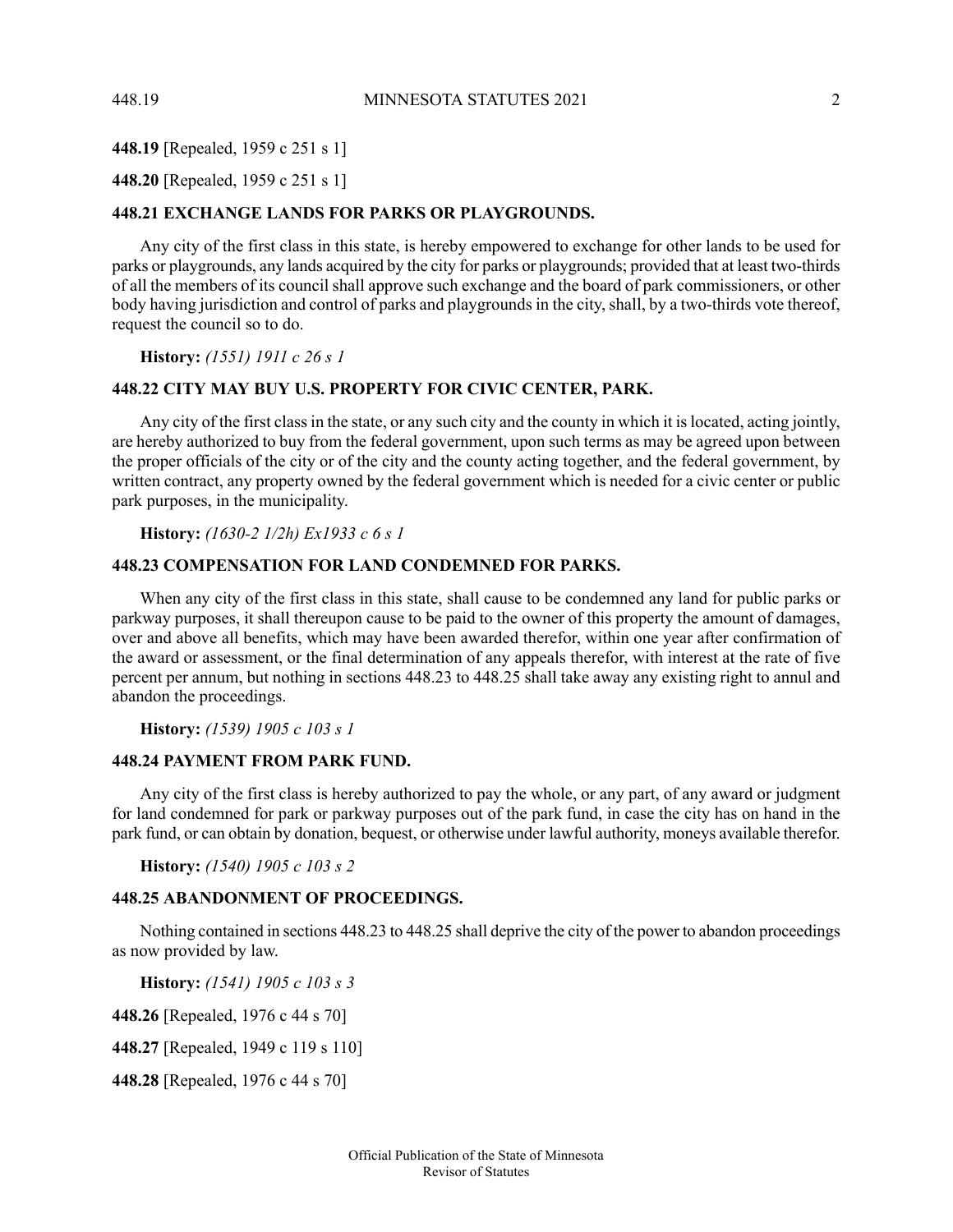- **448.29** [Repealed, 1976 c 44 s 70]
- **448.30** [Repealed, 1976 c 44 s 70]
- **448.31** [Repealed, 1976 c 44 s 70]
- **448.32** [Repealed, 1976 c 44 s 70]
- **448.33** [Repealed, 1976 c 44 s 70]
- **448.34** [Repealed, 1976 c 44 s 70]
- **448.35** [Repealed, 1976 c 44 s 70]
- **448.36** [Repealed, 1949 c 119 s 110]
- **448.37** [Repealed, 1949 c 119 s 110]
- **448.38** [Repealed, 1949 c 119 s 110]
- **448.39** [Repealed, 1949 c 119 s 110]
- **448.40** [Repealed, 1949 c 119 s 110]
- **448.41** [Repealed, 1949 c 119 s 110]
- **448.42** [Repealed, 1949 c 119 s 110]
- **448.43** [Repealed, 1976 c 44 s 70]
- **448.44** [Repealed, 1976 c 44 s 70]
- **448.45** [Repealed, 1976 c 44 s 70]
- **448.46** [Repealed, 1976 c 44 s 70]
- **448.47** [Repealed, 1976 c 44 s 70]
- **448.48** [Repealed, 1976 c 44 s 70]
- **448.49** [Repealed, 1976 c 44 s 70]
- <span id="page-2-0"></span>**448.50** [Local, Minneapolis]
- **448.51** [Local, Minneapolis]
- **448.52** [Local, Minneapolis]
- **448.53** [Local, Minneapolis]

## **448.54 REGULATING TRAVEL ON PARKWAYS.**

The board of park commissioners, or other governing body having control of parks and parkways of any city of the first class, shall have power to enact ordinances and to prescribe penalties for the violation thereof for the purpose of regulating, controlling, and limiting the use of, and travel upon and over, all parkways established by the city in or adjacent to the city, whether the parkways were originally established as parkways or were streets or highways before being taken as parkways and, among other things, to exclude